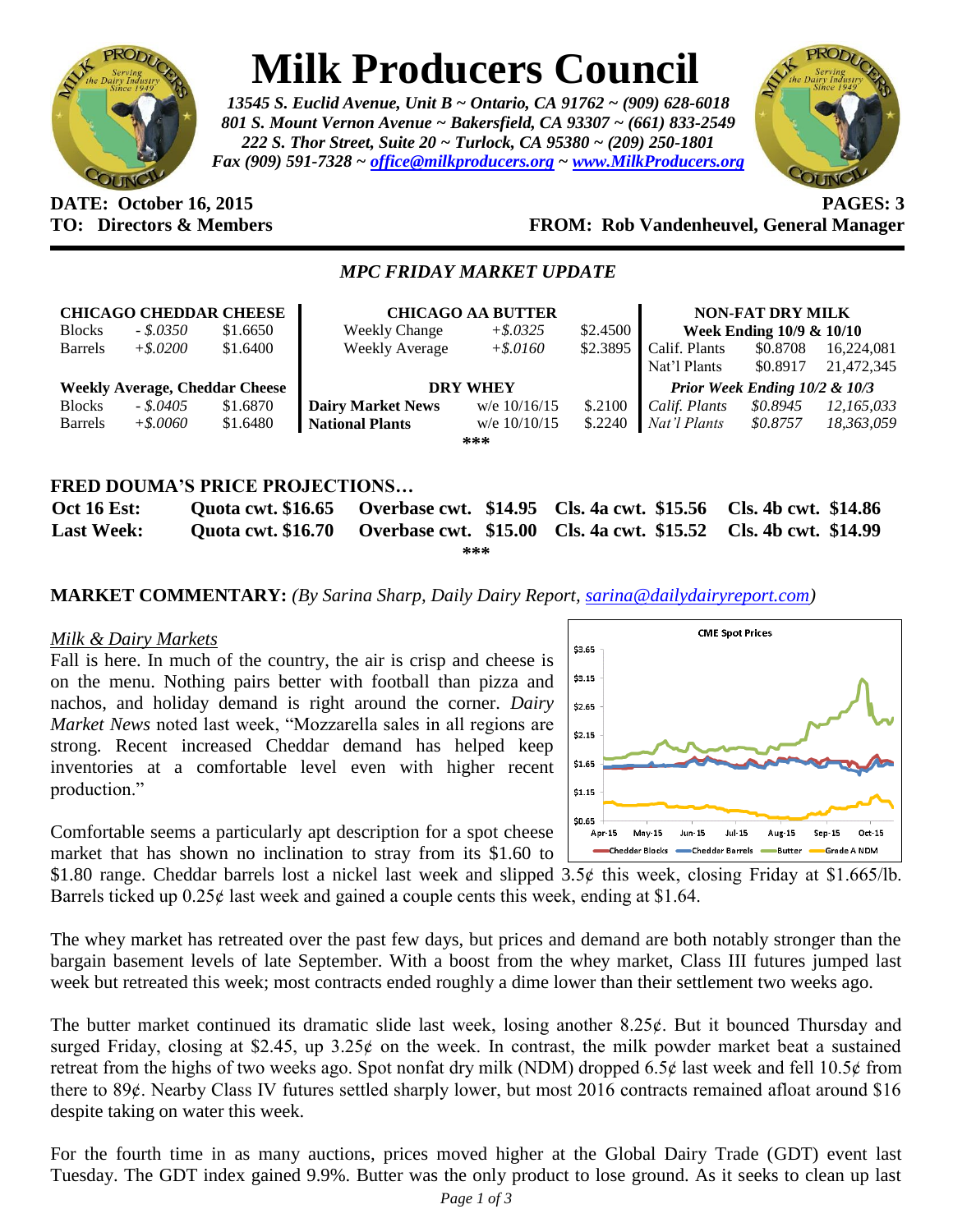year's inventories, Fonterra offered greater volumes of milk powder, but this did not scare away buyers. Skim milk powder (SMP) and whole milk powder (WMP) prices rose 13.4% and 12.9%, respectively.

European manufacturers predictably greeted the rise in global milk powder prices with a wave of sales. The milk powder market is back above intervention levels, so rather than placing milk powder into government storage, they are once again selling it overseas, reducing the opportunity for the U.S. and New Zealand to do the same. Through August, European SMP exports were already record large, at 1.04 billion pounds, up 10% from



the first eight months of 2014. Over the same period, U.S. exports of NDM fell 54.6 million pounds, a 6.2% deficit from 2014.



Thanks to formidable domestic demand, the U.S. cheese and butter markets have held a persistent, gaping premium over their foreign counterparts. That premium has eroded demand for U.S. dairy product exports and enticed imports. August cheese exports tumbled 27.7% compared to last year, to the lowest volume in more than 2 ½ years.

The decline in butter exports has been even more dramatic. For the year-to-date, U.S. butterfat exports have fallen 71.7% from the same period in 2014. Butter imports surged in August to nearly 6 million pounds, the greatest monthly volume since June 2004. Butter import volumes have reached high enough

to trigger tariffs, which could slow orders from some sources in what remains of the year. However, free trade agreements will negate this tariff for Mexico and Australia, the second and third largest suppliers, respectively, of U.S. butter imports.

The spot butter market's recent plunge is a nod to pressure from overseas, but the gap between domestic and foreign prices remains. Seasonal demand is helping to undergird the cheese market, but with product arriving from offshore, inventories are probably growing at the margins. Once holiday demand has passed, the cheese market might suffer a bit of a hangover.



Amidst lower margins and heavy culling, milk output in New



Zealand is expected to fall. USDA's Foreign Agricultural Service called for a 2.3% decline in calendar year 2015 milk collections, followed by a 3% decline in 2016. Back-to-back declines of this magnitude could help to chip away at currently burdensome global dairy product inventories. However, milk production in Australia, Europe and the United States continues to exceed last year's already robust output by volumes that are more than large enough to compensate for New Zealand's shortfall.

> For the week ending October 3, dairy cow slaughter totaled 59,298 head, up some 10% from a year ago. Year-to-date slaughter is up 4%. While dairy producers in the West have consistently culled at greater rates than last year, cull rates in the Midwest and Northern Plains have lagged. However, dairy producers there have stepped